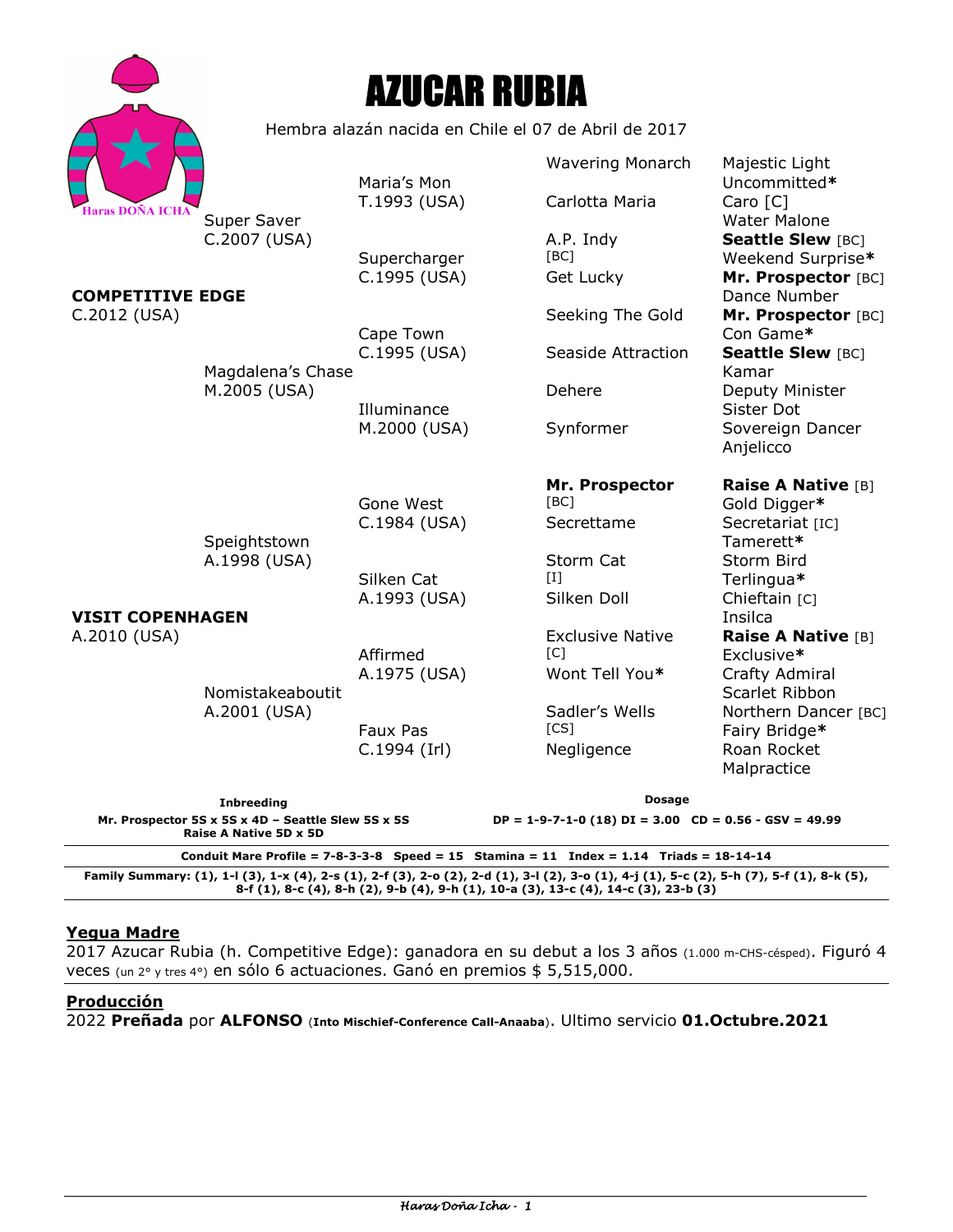## **LINEA PATERNA**

**COMPETITIVE EDGE** (**2012**). Ganador de 4 cs. a los 2 y 3 años en USA en 7 actuaciones., incl. Hopeful S **(Gr.1)**, Pat Day Mile S **(Gr.3)**, Tamarac S;4° William Haskell Invtational S **(Gr.1)**. Ganó en premios US\$ 519,280.

*Su 1ª Generación en USA*, debutó en 2019 y es padre de **MAJESTIC GOLD** (en Puerto Rico cl. Dia de la Raza**-Gr.2**; 3ª cl. Eduardo Cautino Insua**-Gr.3**. US\$ 39,582), **MY ITALIAN RABBI** (en USA Lady Finger S, Stillwater S; 2ª New York Breeders' Futurity; 3ª Seeking the Ante S. US\$ 219,308), **FIERCE**  LADY (en USA Seeking the Ante S; 2<sup>a</sup> Joseph A. Gimma S, Stillwater S; 4<sup>a</sup> Franklin Square S. US\$ 200,400), **SASSY SENECA** (en USA, incl. Shakopee Juvenile S. US\$ 61,800), **COMPETITIVE SPEED** (en USA Glitter Woman S; 2ª Game Face S; 3ª Davona Dale S**-Gr.2**, Gulfstream Park Oaks**-Gr.2**), **Competitive Idea**, **Edge Of Okotoks**, **Majestic Edge**, etc.

En Chile de: **ESTACIONAL** (3 cs., incl. cl. Tanteo de Potrillos S**-Gr.1**, 2021), **EL NOTABLE** (3 cs., incl. cls. Raul Spoerer Carmona y Raul Spoerer Urrutia**-L**, Gregorio Amunategui Jordan; 2° cl. 2000 Guineas **-Gr.1**; 4° cl. Gran Premio Criadores-Eugenio Zegers León**-Gr.2**), **MUY AMIGO** (2 cs., incl. cl. Luis Subercaseaux**-L**; 4° cl. Gran Premio Gonzalo Bofill De Caso**-Gr.2**), **PICANTITA** (cl. Club De Polo and Equitación San Cristóbal, Agustín Gutiérrez Gutierrez, Castillo Wulff, etc.), **KRAUS** (cls. Playa El Sol S, Avenida Pedro Montt, etc.), **CAMPANILLAS** (cl. Belle Watling), **GREAT GLEN** (cl. Criterium Potrillos , etc.), **LA FUGITIVA** (cl. Cocoa Beach, etc.), **MUY COMPETITIVA** (cl. Cremcaramel, etc.), **SOY DEL CERRO** (cl. Hernan Braun Page, etc.), **LALLYBROCH** (cl. Juan Unzurunzaga Nieto), **CALLEJERA** (cl. Hernan Canata Valenzuela, etc.), etc…

## **LINEA MATERNA**

## **1ª madre**

2010 Visit Copenhagen (h. Speightstown): ganadora a los 3 años en Inglaterra. Ganadora a los 4 años en Suecia. Ganó en premios US\$ 24,362. Importada de USA en 2017. Murió, 2019. Madre de:

2016 Michelles Fault (h. War Command): 2 figs. en 5 actuaciones en USA. US\$ 12,901.

2017 Azucar Rubia (h. Competitive Edge): **ver arriba**.

2018 Trottolina Amorosa (h. Strong Mandate): ganadora a los 3 años.

2019 Si No Gana No Paga (h. Exaggerator): no corrió. En la reproducción.

## **2ª madre**

01 **Nomistakeaboutit** (h. Affirmed): ganadora de 2 cs. a los 3 años en Canadá y USA; 2ª Flaming Page Stakes **(L)**. US\$ 127,375. Madre de:

- 08 **Stentorian** (cast. Street Cry): 5 en Inglaterra e Irlanda; 2º Veuve Clicquot Vintage Stakes **(Gr.2)**, Golden Fleece Stakes. £ 48,377.
- 10 Visit Copenhagen (h. Speightstown): **ver arriba**.
- 11 Dellarobia (h. Tapit): ganadora en USA. US\$ 42,444. En la reproducción.

12 Seven Skies (h. Quality Road): no corrió en USA. En la reproucción.

14 General Sir (m. Street Cry): fig. en Francia en 3 actuaciones.

16 Landon (h. Pioneerof The Nile): ganadora a los 3 años en USA. US\$ 32,749.

#### **3ª madre**

94 Faux Pas (h. Sadler's Wells): disputó 7 cs. en Irlanda. Exportada a Canadá. Es hermana materna de **NEGLIGENT** (*Campeona 2 Años en Inglaterra*), **ALA HOUNAK**, **ALA MAHLIK**, **Dannec**, **Manaafis**. Madre de:

99 Comtesse Noire (h. Woodman): fig. en Inglaterra. US\$ 12,300. Madre de:

- 04 **SUBITODOPO** (m. Fraam): 10 cs. en Italia, incl. Premio F. Cadoni; 3º 99 Criterium Labronico, Premio Toscana. US\$ 245,960.
- 01 **Nomistakeaboutit** (h. Affirmed): **ver arriba**.
- 04 **SANS SOUCI ISLAND** (h. Chester House): 3 cs. a los 3 años en in Canadá, incl. Carotene Stakes; 2ª Tattling Staks **(L)**. US\$ 228,016. Madre de
	- 10 **RIVER SEVEN** (cast. Johannesburg): 3 cs. en Canadá, incl. Grey Stakes **(Gr.3)**, Labeeb Stakes, dos veces; 2º Breeders' Stakes, Vandal Stakes, Prince Of Wales Stakes; 3º Nijinsky Stakes **(Gr.2)**, Connaught Cup Stakes **(Gr.2)**, Clarendon Stakes; 4º Ricoch Woodbine Mile Stakes **(Gr.1)**, King Edward Stakes **(Gr.2)**, Sky Classic Stakes (Gr.2), Queenston Stakes. Ganador de 2 cs. en 3 actuaciones en USA, incl. Commonwealth Turf Stakes **(Gr.3)**, Harlan's Holiday Stakes-**récord** en 1.700 mts. en 1:41 3/5, Gulfstream Park. US\$ 810,266.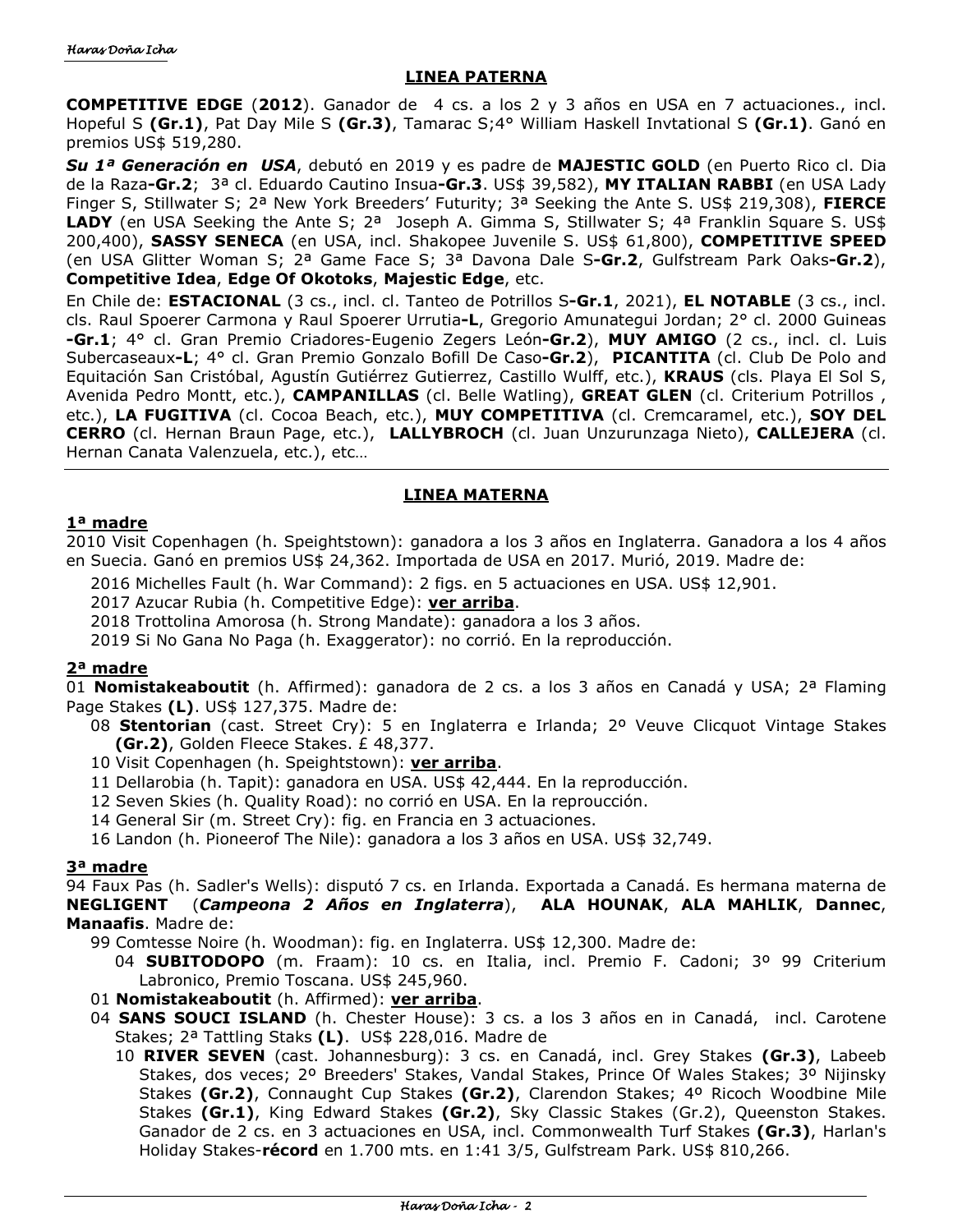- 11 **Henry's Island** (h. Stormy Atlantic)2 cs. a los 2 y 3 años en Canadá; 3ª Glorious Song Stakes **(L)**. US\$ 140,727. Madre de:
- 16 **Lady Azalea** (h. Mineshaft): ganadora en Canadá; 2ª Princess Elizabeth Stakes. US\$ 131,264.
- 10 Uniformly Yours (h. Grand Slam): disputó 6 cs. en USA. Madre de:
	- 15 **ENCHANTED GHOST** (h. Ghostzapper): 4 cs. en USA, incl. Wide Country S, Marylnd Racing Media Stakes; 2<sup>a</sup> Susquehanna Stakes; 3<sup>a</sup> Marshua S, Conniver Stakes. US\$ 271,182.
	- 17 **SAFFLESLY** (h. More Than Ready): 2 cs. en USA, incl. Miss Grillo Stakes **(Gr.3)**, Lake George Stakes **(Gr.3)**. US\$ 226,750.
- 12 **Zia** (h. Munnings): ganadora a los 3 años en USA; y en Canadá 3ª Star Shoot Stakes **(L)**. US\$ 72,817. Madre de ganadores.

#### **4ª madre**

75 Negligence (h. Roan Rocket): fig. en Inglaterra. Madre de:

- 83 **ALA MAHLIK** (h. Ahonoora): 2 cs. en Inglaterra; 2ª Musidora Stakes **(Gr.3)**; 3ª Nell Gwyn Stakes **(Gr.3)**; 4ª 1000 Guineas **(Gr.1)**. Y en Canadá 3ª Boiling Spring Stakes **(Gr.3)**. US\$ 66,941. Madre de:
	- 90 Mali (h. Storm Bird): ganadora en Francia. Madre de:
		- 95 **Occhi Verdi** (h. Mujtahid): ganadora a los 2 años en Inglaterra. Ganadora a los 3 años en USA; 3ª Las Virgenes Stakes **(Gr.1)**; 4ª Santa Anita Oaks **(Gr.1)**. US\$ 102,223. Madre de ganadores.
		- 98 **Alexander Express** (h. Sri Pekan): ganadora en Irlanda; 3ª Victor McCalmont Memorial Stakes **(L)**. £ 13,544. Madre de ganadores.
	- 95 Division Bell (h. Warning): no corrió en Inglaterra. Madre de:
		- 00 **Sharpbill** (h. Eagle Eyed): 3 cs. en USA; 3ª Honeymoon Breeders'Cup Handicap **(Gr.2)**. US\$ 105,536.
	- 96 Brandish (h. Warning): fig. en Inglaterra. Madre de:
		- 01 Sans Revere (h. Foxhound): ganadora en Inglaterra. Madre de:
			- 07 Es Un Clin D'Oeil (m. Chineur): ganador en Inglaterra; 4º Anglesey Stakes **(Gr.3)**. £ 18,954.
	- 06 Sirenita (h. Mull Of Kintyre): 8 cs. en España. Madre de:
		- 13 **THRONES GAME** (h. Soldier Of Fortune): ganadora en Francia y 5 cs. en Suiza, incl. Swiss Oaks.
- 84 **ALA HOUNAK** (m. Sexton Blake): 6 cs en Inglaterra, incl. March Stakes; 4º Ormonde Stakes **(Gr.3)**. US\$ 115,167.
- 87 **NEGLIGENT** (h. Ahoonora): *Campeona 2 Años en Inglaterra, 1989*. Ganadora a los 2 años en Inglaterra del Rockfel Stakes **(Gr.3)**; 3ª 1000 Guineas **(Gr.1)**, Strensall Stakes **(L)**. £ 49,273. Murió, 2006. Madre de:
	- 93 Shawanni (h. Shareef Dancer): ganadora en Inglaterra. Madre de:
		- 99 Twilight Sonnet (h. Exit To Nowhere): 2 cs. en Inglaterra. Madre de:
			- 05 Bobby Jane (h. Diktat): disputó 8 cs. en Inglaterra. Madre de:
				- 14 **SECOND THOUGHT** (m. Kodiac): 6 cs. en Inglaterra, incl. Spring Cup Stakes **(L)**, Hyde Stakes **(L)**, Lady Wulfruna Stakes **(L)**; 2º Sandy Lane Stakes **(Gr.2)**. £ 180,044.
		- 00 **SHANTY STAR** (m. Hector Protector): 4 cs. en Inglaterra, incl. Queen's Vase **(Gr.3)**, Richmond Conditional Stakes; 3º Derby Trial Stakes **(Gr.3)**, Godolphin Stakes. £ 244,959.
		- 01 Shazana (h. Key Of Luck): disputó 4 cs. en Inglaterra. Madre de:
			- 09 Bobs Her Uncle (h. Fair Mix): ganadora en Inglaterra. £ 6,690. Exportada a Bahrein, 2014. Madre de:
				- 2015 **DALEEL** (m. Cityscape): 5 cs. en Bahrein, incl. Al Adiyat Racing Cup; 2° Bahrain Derby, His Majesty The King Cup; 3° Bahrain Petroleum Cup, His Royal Crown Prince Cup.
				- 16 **Dareej** (cast. Angel Falls): ganador en Bahrein; 2° Bahrein Derby.
		- 04 **HINTON ADMIRAL** (cast. Spectrum): 4 cs. en Inglaterra, incl. Doncaster Stakes; Spring Cup; 2º Pavilion Stakes. US\$ 164,861.
		- 06 Scarlet Empire (h. Red Ramson): no corrió. Madre de:
			- 09 **DANCHAI** (cast. Authorized): 2 cs. en Inglaterra. Ganador en Australia del Ipswich Cup **(L)**; 2º Japan Racing Association Plate **(Gr.3)**, BRC Chairman's Handicap **(Gr.3)** AUS\$ 212,055.